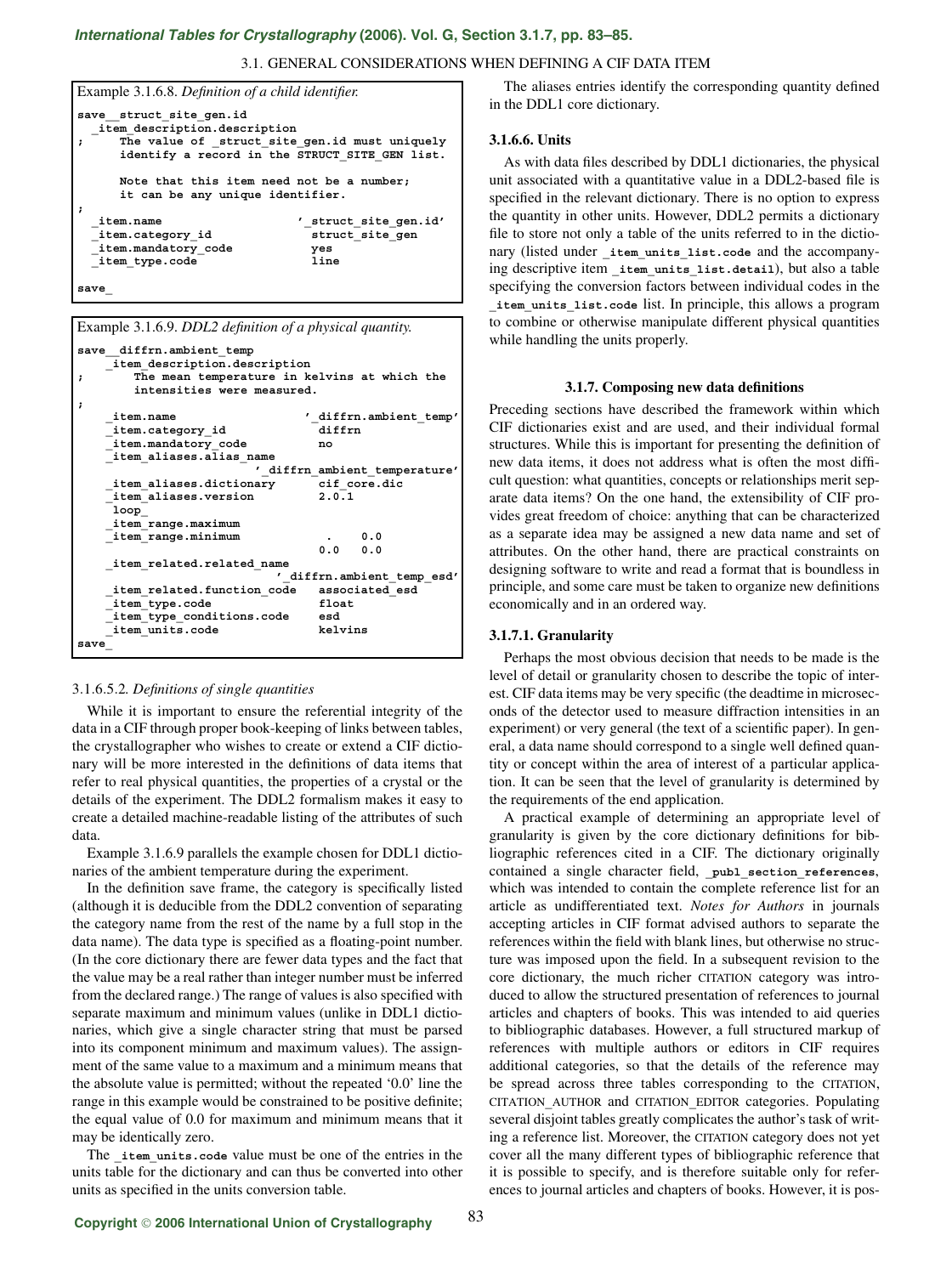sible to write a program that can deduce the structure of a standard reference within an undifferentiated reference list (provided the journal guidelines have been followed by the author) to the extent that enough information can be extracted to add hyperlinks to references using a cross-publisher reference linking service such as CrossRef (CrossRef, 2004). Therefore, in practice, IUCr journals still ask the author of an article to supply their reference list in the **\_publ\_section\_references** field, rather than using the apparently more useful citation fields. It remains to be seen whether this is the best strategy in the long term.

In more technical topic areas, the details of an experimental instrument could be described by a huge number of possible data names, ranging from the manufacturer's serial number to the colour of the instrument casing. However, many of these details are irrelevant to the analysis of the data generated by the instrument, so the characteristics of an instrument that are assigned individual data names are typically just those parameters that need to be entered in equations describing the calibration or interpretation of the data it generates.

# **3.1.7.2. Category 'special details' fields**

When the specific items in a particular topic area that need to be recorded under their own data names have been decided, there is likely to be other information that could be recorded, but is felt to be irrelevant to the immediate purposes of the data collection and analysis. It is good practice to provide a place in the CIF for such additional information; it encourages an author to record the infomation and permits data mining at a later stage. Each category typically contains a data name with the suffix **\_details** (or **\_special\_details**) which identifies a text field in which additional information relating to the category may be stored. This field often contains explanatory text qualifying the information recorded elsewhere in the same category, but it might contain additional specific items of information for which no data name is given and for which no obvious application is envisaged. This helps to guard against the loss of information that might be put to good use in the future. Of course, if a **\*\_details** field is regularly used to store some specific item of information *and* this information is seen to be valuable in the analysis or interpretation of data elsewhere in the file, there is a case for defining a new, separate tag for this information.

### **3.1.7.3. Construction of data names**

Since a dictionary definition contains all the machine-readable attributes necessary for validating the contents of a data field, the data name itself may be an arbitrary tag, devoid of semantic content. However, while dictionary-driven access to a CIF is useful in many cases, there are circumstances where it is useful to browse the file. It is therefore helpful to construct a data name in a way that gives a good indication of the quantity described. From the beginning, CIF data names have been constructed from self-descriptive components in an order that reflects the hierarchical relationship of the component ideas, from highest (most general) level to lowest (most specific) level when read from left to right.

In a typical example from the core CIF dictionary, the data name **\_atom\_site\_type\_symbol** defines a code (**symbol**) indicating the chemical nature (**type**) of the occupant of a location in the crystal lattice (**atom\_site**). The equivalent data name from the mmCIF dictionary, **\_atom\_site.type\_symbol**, explicitly separates the category to which the data name belongs from its more specific qualifiers by using a full stop (**.**) instead of an underscore (**\_**). While this use of a full stop is mandated in DDL2 dictionaries, it should

| database code CSD        |              | 'VOBYUG'     |
|--------------------------|--------------|--------------|
|                          | (a)          |              |
| database 2.database id   |              | $'$ PDB $'$  |
| database 2.database code |              | $'$ SHVP $'$ |
|                          | ( <i>b</i> ) |              |

Fig. 3.1.7.1. Alternative quantities described (*a*) by data-name extension (core dictionary) or (*b*) by paired data names (mmCIF dictionary).

nevertheless be considered a convenience, since the category membership is explicitly listed in the dictionary definition frame for every data name.

However, it may not always be easy to establish the best order of components when constructing a new data name. In the JOURNAL category, there was initially some uncertainty about whether to associate the telephone numbers of different contact persons by appending codes such as **\_coeditor** and **\_techeditor** to a common base name. In the end, the order of components was reversed to give names like journal coeditor phone and **\_journal\_techeditor\_phone**. Examining the JOURNAL category in the core CIF dictionary will show why this was done. Similarly, the extension of geometry categories to include details of hydrogen bonding went through a stage of discussing adding new data names to the existing categories, but with suffixes indicating that the components were participating in hydrogen bonding, before it was decided that a completely new category for describing all elements of a hydrogen bond was justified. These examples show that the correct ordering of components within a data name is closely related to the perceived classification of data names by category and subcategory.

Sometimes it is useful to differentiate alternative data items by appending a suffix to a root data name. For example, the core dictionary defines several data names for recording the reference codes associated with a data block by different databases: **\_database\_code\_CAS**, **\_database\_code\_CSD** *etc.* This is convenient where there are two or three alternatives, but becomes unwieldy when the number of possibilities increases, because new data names need to be defined for each new alternative case. A better solution is to have a single base name and a companion data item that defines which of the available alternatives the base item refers to. The mmCIF dictionary follows this principle: the category DATABASE**\_**2 contains two data names, **\_database\_2.database\_code** (the value of which is an assigned database code) and **\_database\_2.database\_id** (the value of which identifies which of the possible databases assigned the code) (Fig. 3.1.7.1).

Note the distinction between a data name constructed with a suffix indicating a particular database, and a data name which incorporates a prefix registered for the private use of a database. The data name **\_database\_code\_PDB** is a *public* data name specifying an entry in the Protein Data Bank, while **\_pdb\_database\_code** is a *private* data name used for some internal purpose by the Protein Data Bank (see Section 3.1.8.2).

#### **3.1.7.4. Parsable data values** *versus* **separate data names**

An advantage of defining multiple data names for the individual components of a complicated quantity is that there is no ambiguity in resolving the separate components. Hence the Miller indices of a reflection in the list of diffraction measurements are specified in the core dictionary by the group of three data names **\_diffrn\_refln\_index\_h**, **\_diffrn\_refln\_index\_k** and **\_diffrn\_refln\_index\_l**. In principle, a single data name